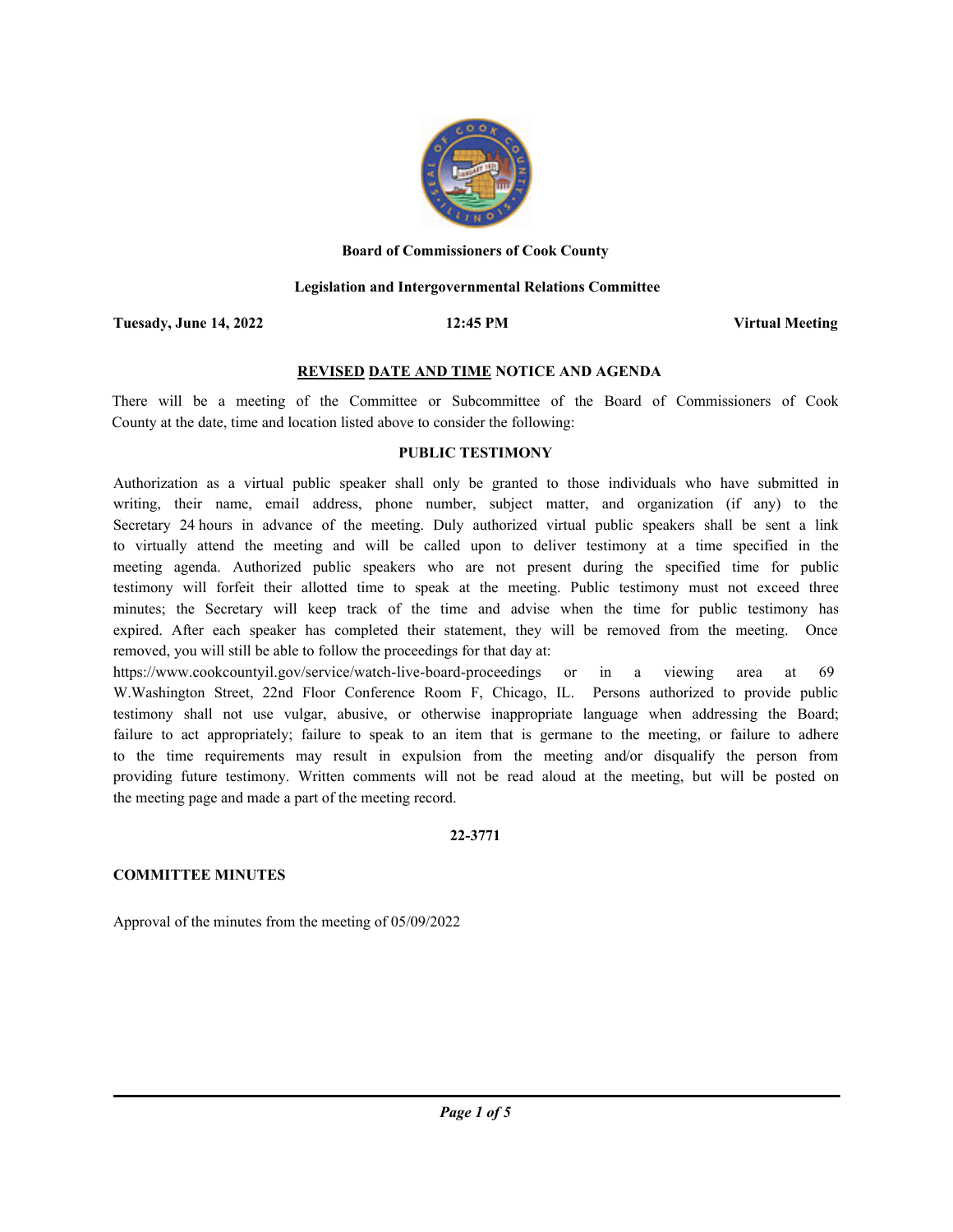# 22-1675

**Presented by:** TONI PRECKWINKLE, President, Cook County Board of Commissioners

# **PROPOSED APPOINTMENT**

**Appointee(s):** Herb Porter

**Position:** Commissioner

**Department/Board/Commission:** Housing Authority of Cook County

**Effective date:** Immediate

**Expiration date:** 5/12/2027

**Legislative History :** 5/12/22 - Board of Commissioners - refer to the Legislation and Intergovernmenta

## 22-3262

**Presented by:** TONI PRECKWINKLE, President, Cook County Board of Commissioners

## **PROPOSED APPOINTMENT**

**Appointee(s):** Marcus Powell

**Position:** Glenbrook Sanitary District

**Department/Board/Commission:** Trustee

**Effective date:** Immediate

**Expiration date:** 5/12/2025

**Legislative History :** 5/12/22 - Board of Commissioners - refer to the Legislation and Intergovernmenta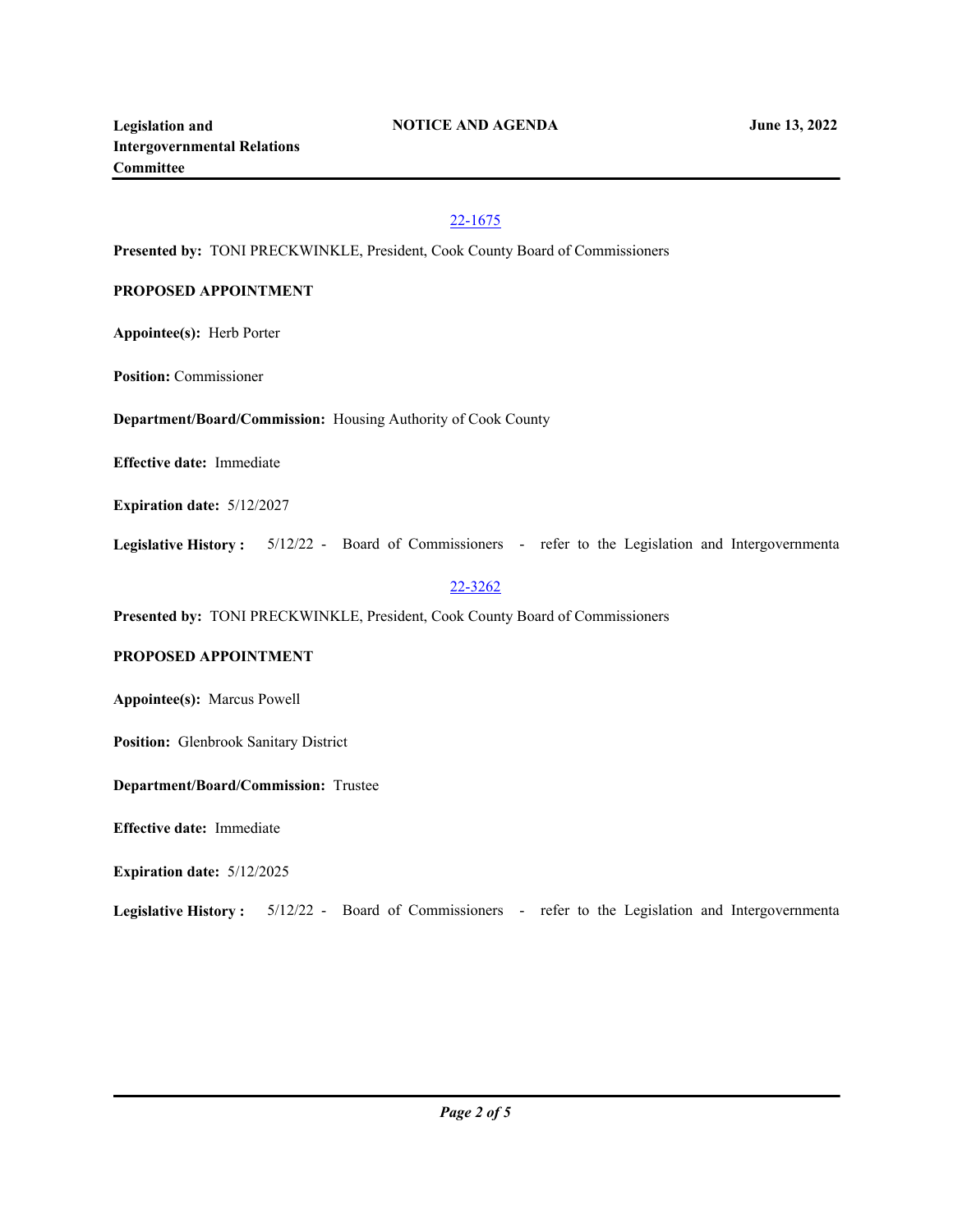# 22-3288

**Presented by:** TONI PRECKWINKLE, President, Cook County Board of Commissioners

## **PROPOSED APPOINTMENT**

**Appointee(s):** Dr. Harry E. Wilkins

**Position:** Member

**Department/Board/Commission:** Roseland Medical District

**Effective date:** Immediate

**Expiration date:** 5/12/2025

**Legislative History :** 5/12/22 - Board of Commissioners - refer to the Legislation and Intergovernmenta

## 22-3341

**Sponsored by:** SCOTT R. BRITTON, FRANK J. AGUILAR, ALMA E. ANAYA, LUIS ARROYO JR, JOHN P. DALEY, BRIDGET DEGNEN, BRIDGET GAINER, BRANDON JOHNSON, BILL LOWRY, DONNA MILLER, STANLEY MOORE, KEVIN B. MORRISON, SEAN M. MORRISON, PETER N. SILVESTRI, DEBORAH SIMS and LARRY SUFFREDIN, Cook County Board of Commissioners

## **PROPOSED RESOLUTION**

# **RESOLUTION ANNOUNCING A NEW FLAG FOR COOK COUNTY**

**WHEREAS,** the Cook County flag is the official banner of Cook County, Illinois, the second-largest county in the United States with a population of over 5.2 million people; and

**WHEREAS,** in December 2019 the Cook County Board of Commissioners determined that, in celebration of the County's bicentennial anniversary, a new flag would be created to be representative of the bountiful geography, history, culture, and diversity of Cook County; and

**WHEREAS,** this new flag for Cook County will be selected to symbolize the hopes and dreams of the County and be a beacon for the residents who call it home; and

**WHEREAS**, nearly 300 submissions, in a digital, hand-drawn, and physical formats, were received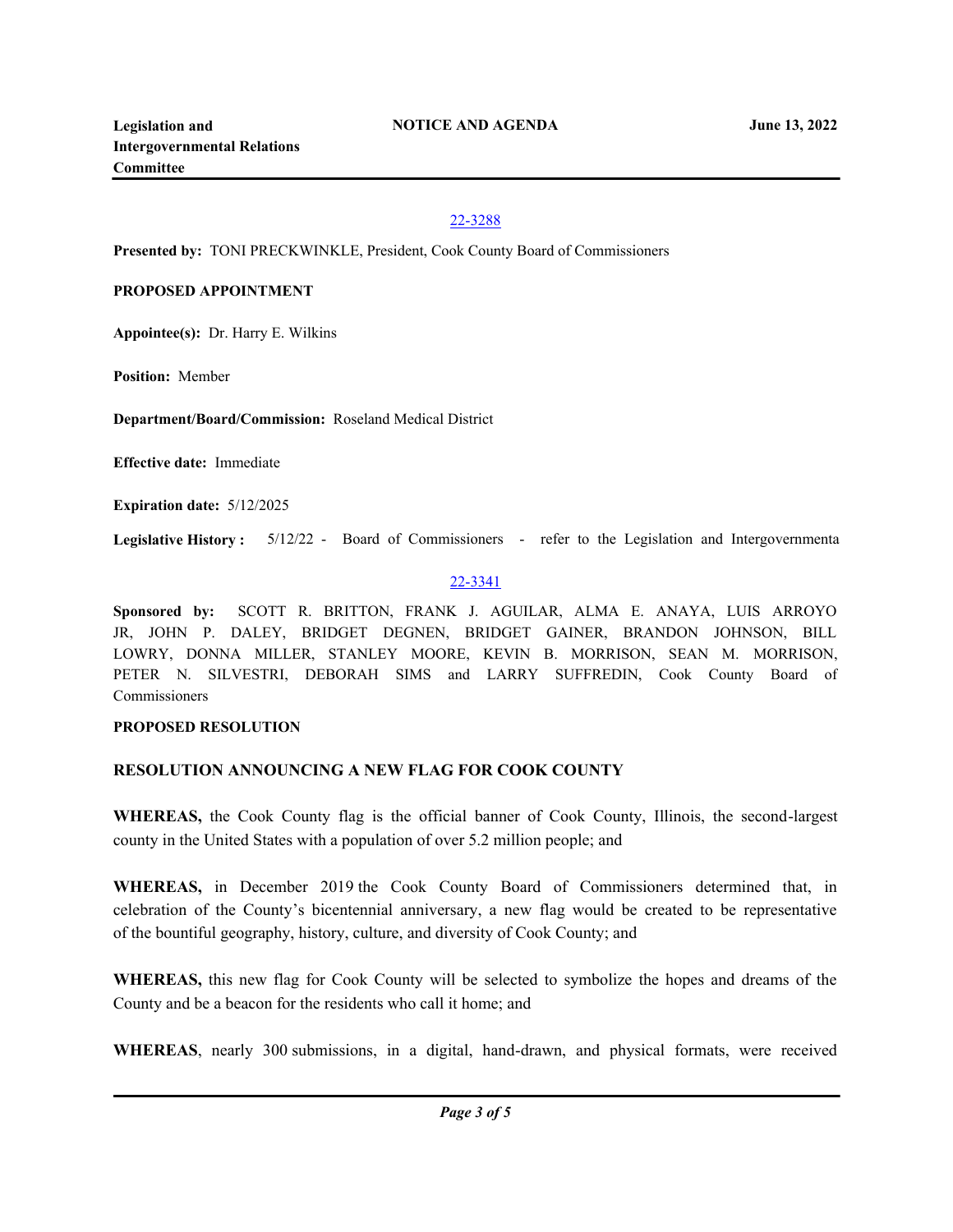from high school students from 40 schools and each of the 17 Districts; and

**WHEREAS,** key design concepts contemplated by student submissions included equity and inclusivity, justice, the natural lands and waterways, and the coneflower; and

**WHEREAS,** six finalist designs have undergone careful consideration, review, scoring, and evaluation by the Flag Advisory Panel, members of the Board of Commissioners, and the Cook Cunty Board President to determine the final selection; and

**NOW, THEREFORE, BE IT RESOLVED,** the Board of Commissioners does hereby adopt the flag titled \_\_\_\_\_\_\_\_\_\_ as the new flag of Cook County; and

**BE IT FURTHER RESOLVED,** will fly proudly outside of all County buildings as a reminder of the past achievements and future aspirations that unite all who call Cook County home; and

**BE IT FURTHER RESOLVED,** that following the passage of this resolution, a flag raising will be held on Daley Plaza for all to celebrate with pride; and

**BE IT FURTHER RESOLVED,** that the Board of Commissioners does hereby congratulate and  $\blacksquare$ , the winning student and design mentor, and call for a suitable copy of this resolution to be tendered to as a means of celebrating their iconic mark on Cook County's history.

**Legislative History :** 5/12/22 - Board of Commissioners - refer to the Legislation and Intergovernmenta

# 22-3342

**Presented by:** TONI PRECKWINKLE, President, Cook County Board of Commissioners

## **PROPOSED APPOINTMENT**

**Appointee(s):** Dr. LaMar Hasbrouck

**Position:** Chief Operating Officer

**Department/Board/Commission:** Cook County Department of Public Health

**Effective date:** June 21, 2022; The Cook County Board hereby authorizes said appointment and approves the Compensation Package negotiated by Cook County Health for Dr. Hasbrouck. See Exhibit A Compensation Package